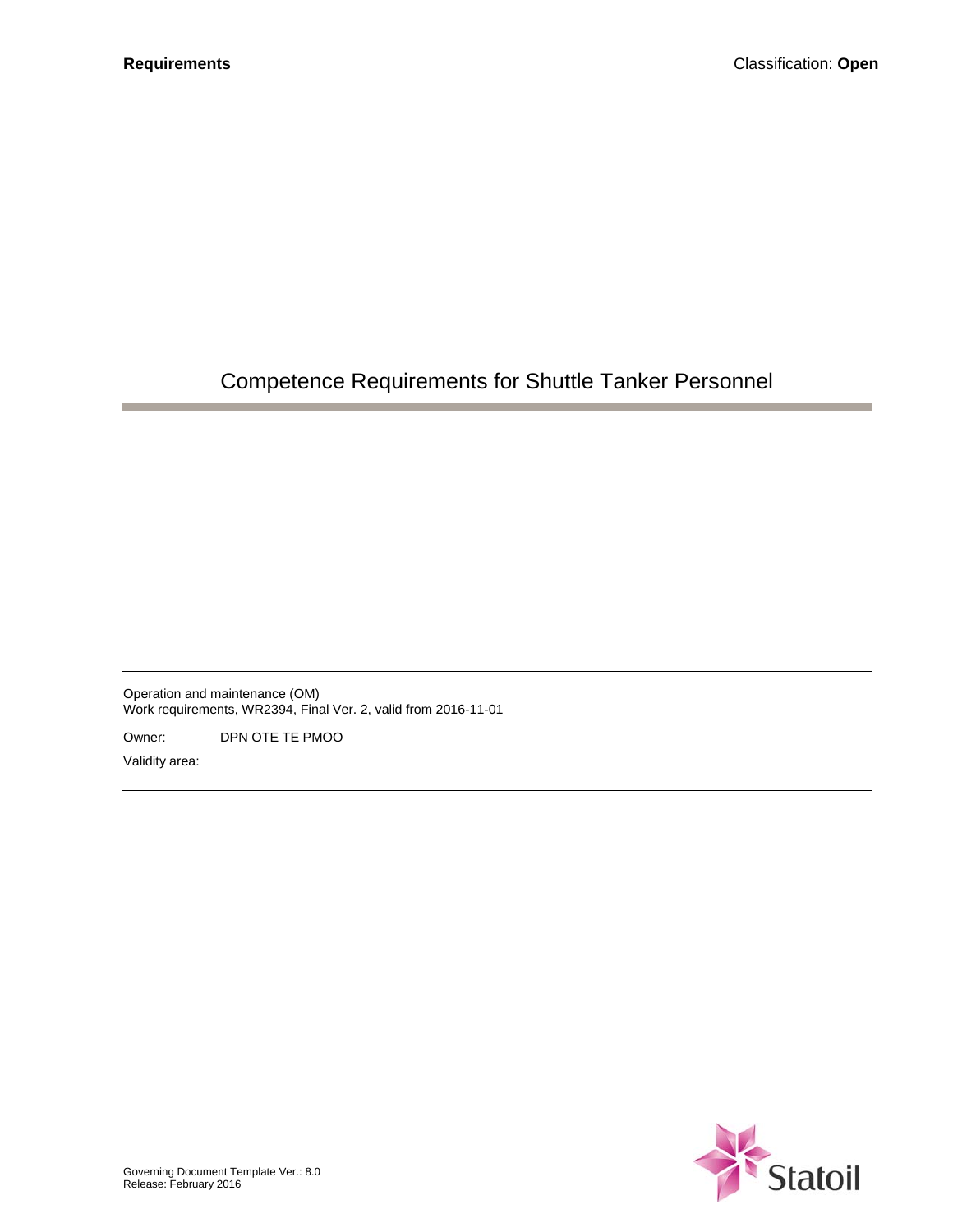|   | $\label{eq:1} \text{Introduction} \,\, \ldots \,\, \ldots \,\, \ldots \,\, \ldots \,\, \ldots \,\, \ldots \,\, \ldots \,\, \ldots \,\, \ldots \,\, \ldots \,\, \ldots \,\, \ldots \,\, \ldots \,\, \ldots \,\, \ldots \,\, \ldots \,\, \ldots \,\, \ldots \,\, \ldots \,\, \ldots \,\, \ldots \,\, \ldots \,\, \ldots \,\, \ldots \,\, \ldots \,\, \ldots \,\, \ldots \,\, \ldots \,\, \ldots \,\, \ldots \,\, \ldots \,\, \ldots \,\, \ldots \,\, \ldots \,\, \$<br>1.1<br>1.2<br>1.3 |  |
|---|----------------------------------------------------------------------------------------------------------------------------------------------------------------------------------------------------------------------------------------------------------------------------------------------------------------------------------------------------------------------------------------------------------------------------------------------------------------------------------------|--|
| 2 |                                                                                                                                                                                                                                                                                                                                                                                                                                                                                        |  |
| 3 |                                                                                                                                                                                                                                                                                                                                                                                                                                                                                        |  |
| 4 |                                                                                                                                                                                                                                                                                                                                                                                                                                                                                        |  |
| 5 | 5.1<br>5.2<br>5.3<br>5.4<br>5.5<br>5.6<br>5.7<br>5.8<br>5.9<br>5.10                                                                                                                                                                                                                                                                                                                                                                                                                    |  |
| 6 |                                                                                                                                                                                                                                                                                                                                                                                                                                                                                        |  |
|   | 7.1<br>7.2<br>7.3                                                                                                                                                                                                                                                                                                                                                                                                                                                                      |  |

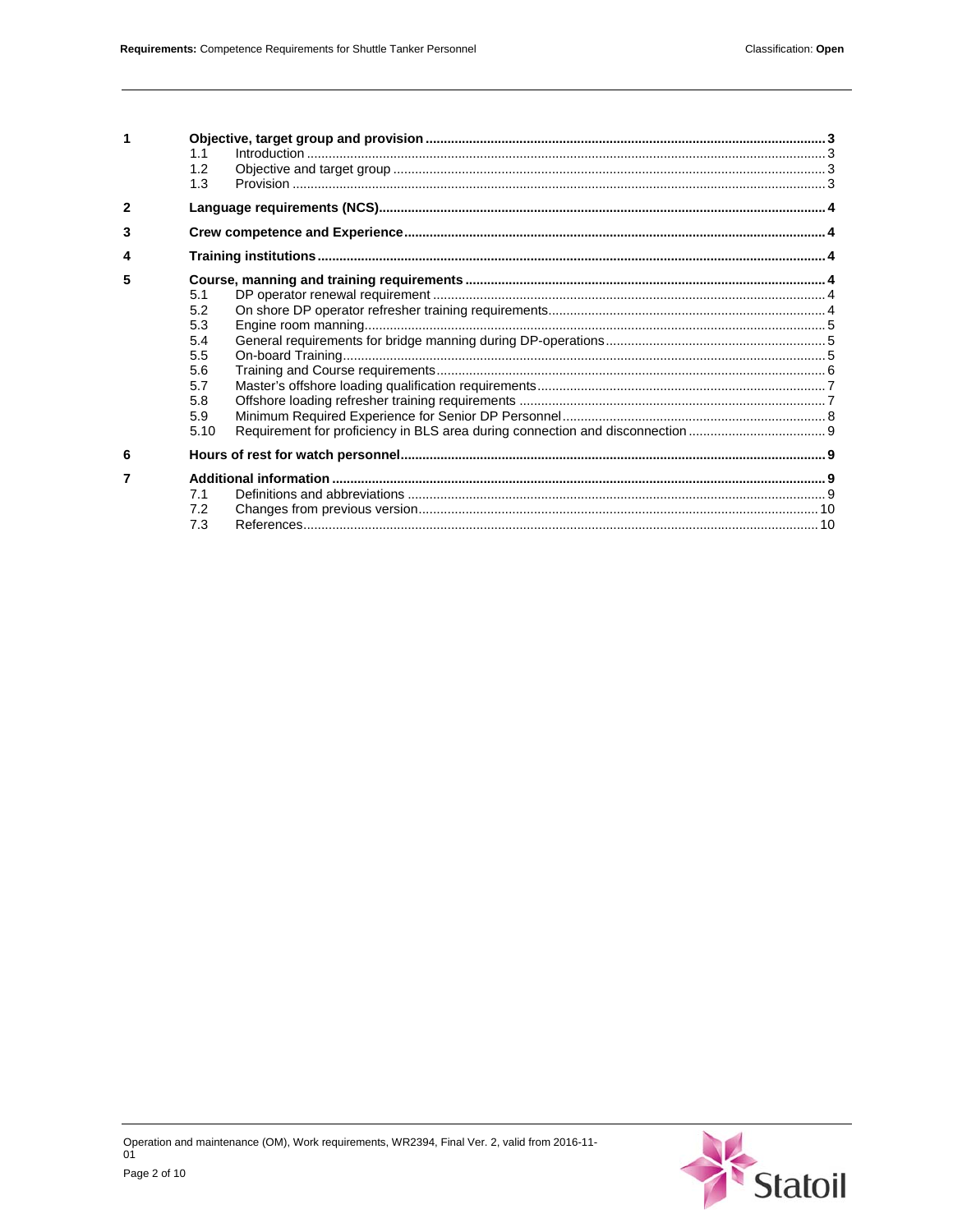# **1 Objective, target group and provision**

# **1.1 Introduction**

Offshore shuttle tanker operations are widely used for offshore loading from various fields at Norwegian Continental Shelf. Loading is taking place from different loading systems such as:

- OLS Offshore Loading System. Operational procedures are given by OM101.09.01.02 and WR2589 Lasting av råolje til havs – Offshore Loading System
- Tandem Loading. Operational procedures are given by OM101.09.01.01 and WR2588 Lasting av råolje til havs – Tandem Loading
- Tandem Loading / Discharge at Mariner FSU (UK sector Loading of Crude and Discharge of Diluent) Operational procedures are given by WR9075 Cargo Transfer at Sea UK
- Tandem Loading Alvheim FPSO. Operational procedures are given by Offshore Terminal Manual Doc. no. ALV-A-4064, Latest revision
- Tandem Loading Skarv FPSO. Operational procedures are given by BP Lasteprosedyre for Skytteltankere Doc.nr: 1.81.316 Latest revision
- Cylindrical FPSO (Goliat). Operational procedures are given by Goliat Skytteltanker Lasteprosedyre Document Id. 4.OPI.OPR.7453160 Latest revision
- FSL Framo Submerged Loading System (Draugen). Operational procedures are given by Loading Procedure Manual for shuttle tankers at Draugen Field. Document number EP 201206212949 Latest revision

Loading and discharge operations are to be performed in DP mode and can only be performed with vessel with dynamic positioning capability (DP-2).

DP class notation shall be in compliance with TR2217, TR2396. TR2380 and 140-NOROG - Recommended Guidelines for Offshore Loading Shuttle Tankers.

Common for offshore loading is that shuttle tankers need utility and safety systems especially designed for the shuttle tanker operation at Norwegian Continental Shelf, such as:

- 1. BLS Bow Loading System
- 2. Dynamic Positioning System
- 3. Position Reference Systems
- 4. Telemetry Systems and Communication Equipment.

# **1.2 Objective and target group**

The main object with this document is to outline training and competence requirements in order to perform safe and reliable operations. In order to reach this goal, it is essential that the crew is familiar with the operation and the safety systems on board the vessel.

Target group: Offshore Installation manager and shuttle tanker personnel.

# **1.3 Provision**

OM101.09 Havneoperasjoner og lasting av råolje til havs – Upstream offshore.

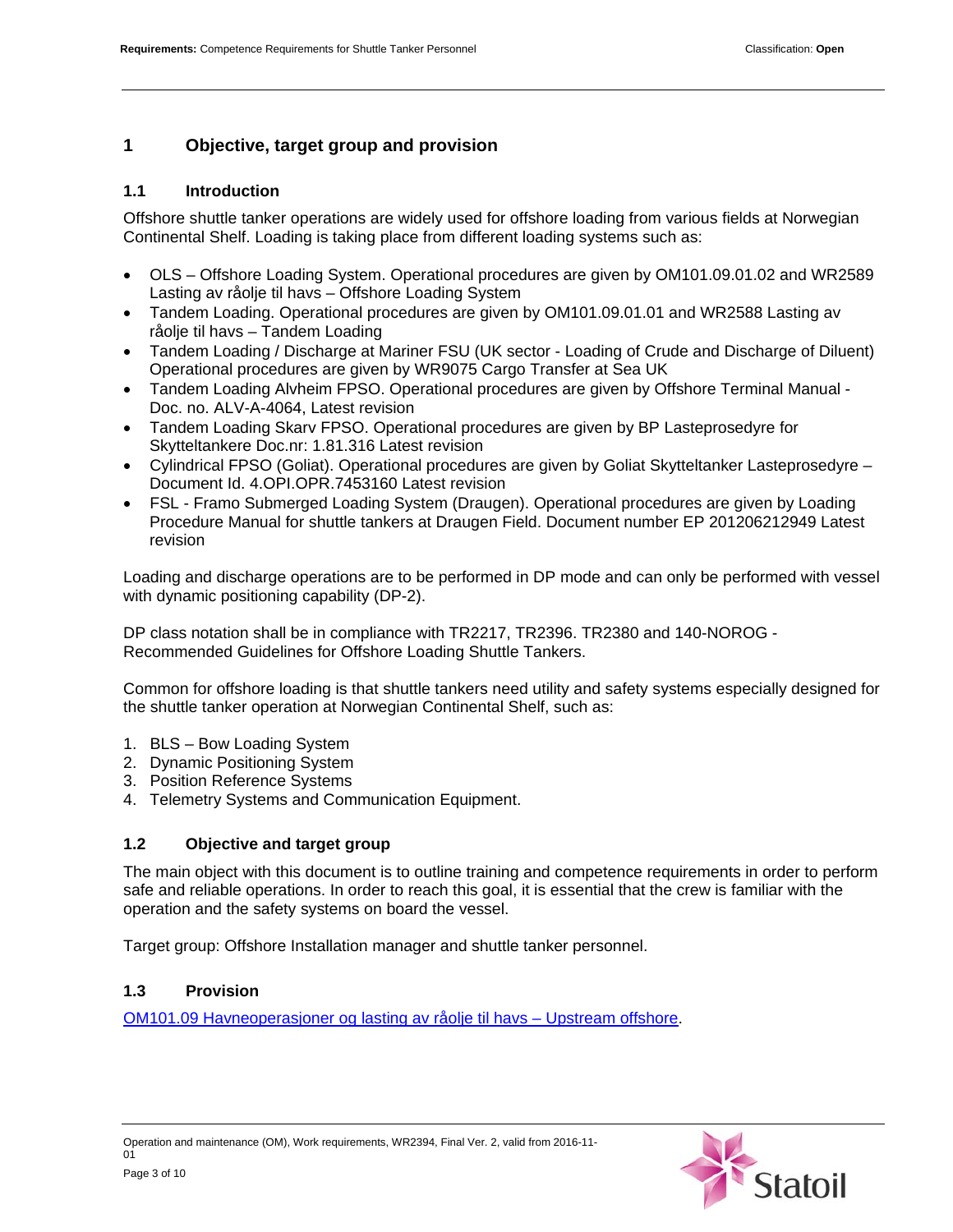# **2 Language requirements (NCS)**

With reference to the Norwegian Petroleum Safety Authority, Statoil requires all deck officers on duty during offshore loading and DP-operations within any Statoil's oil installation's jurisdiction on the Norwegian continental shelf shall be able to communicate in Norwegian language.

Established on board working language shall be used for internal communication.

# **3 Crew competence and Experience**

As per WR2759 Statoil have specific requirements with respect to the vessel's officers and crew competence and experience. For the crew the minimum competence shall be in accordance with international regulations and industry standard. (STCW and MLC requirements).

For senior officers serving on-board the vessels Statoil requires the following minimum experience:

- Master and Chief Officer shall have a combined minimum of three (3) years on-board service in rank
- Chief Eng. and 1st Engineer shall have a combined minimum of three (3) years on-board service in rank
- Bridge Resource Management / Bridge Team Management course for all deck officers

Additional requirement for Time Chartered vessels:

- Master and Chief Officer shall have a combined minimum of two (2) calendar years employed by the operator
- Junior officers one (1) calendar year as combined minimum employed by the operator
- Chief Engineer and 1st Engineer shall have a combined minimum of two (2) calendar years employed by the operator
- Junior engineer one (1) calendar year as combined minimum employed by the operator

## **4 Training institutions**

Each education and training institution shall have its academic and training programme approved by the flag state administration issuing the certificate (STCW). For offshore loading vessels DP operators shall have additional training at recognized simulator training center with proven track record.

# **5 Course, manning and training requirements**

## **5.1 DP operator renewal requirement**

DP certificates are required to be revalidated every 5 years and as such it is required to log DP sea time in the NI, IMCA or equivalent logbook. Confirmation letters are required for revalidation of DP sea time.

## **5.2 On shore DP operator refresher training requirements**

The DP operator shall have refreshment training course minimum every third year. The training facility shall include at least the DP control station, power and management system, propulsion units, position reference systems, environmental and motion reference systems and systems related to external forces, including tension in hawser and weight loads on the bow loading system. DP Training Courses shall ideally be carried out by using ship models similar to vessel and DP system the candidate serves on. It is also required to use field specific procedures in the training program set up.

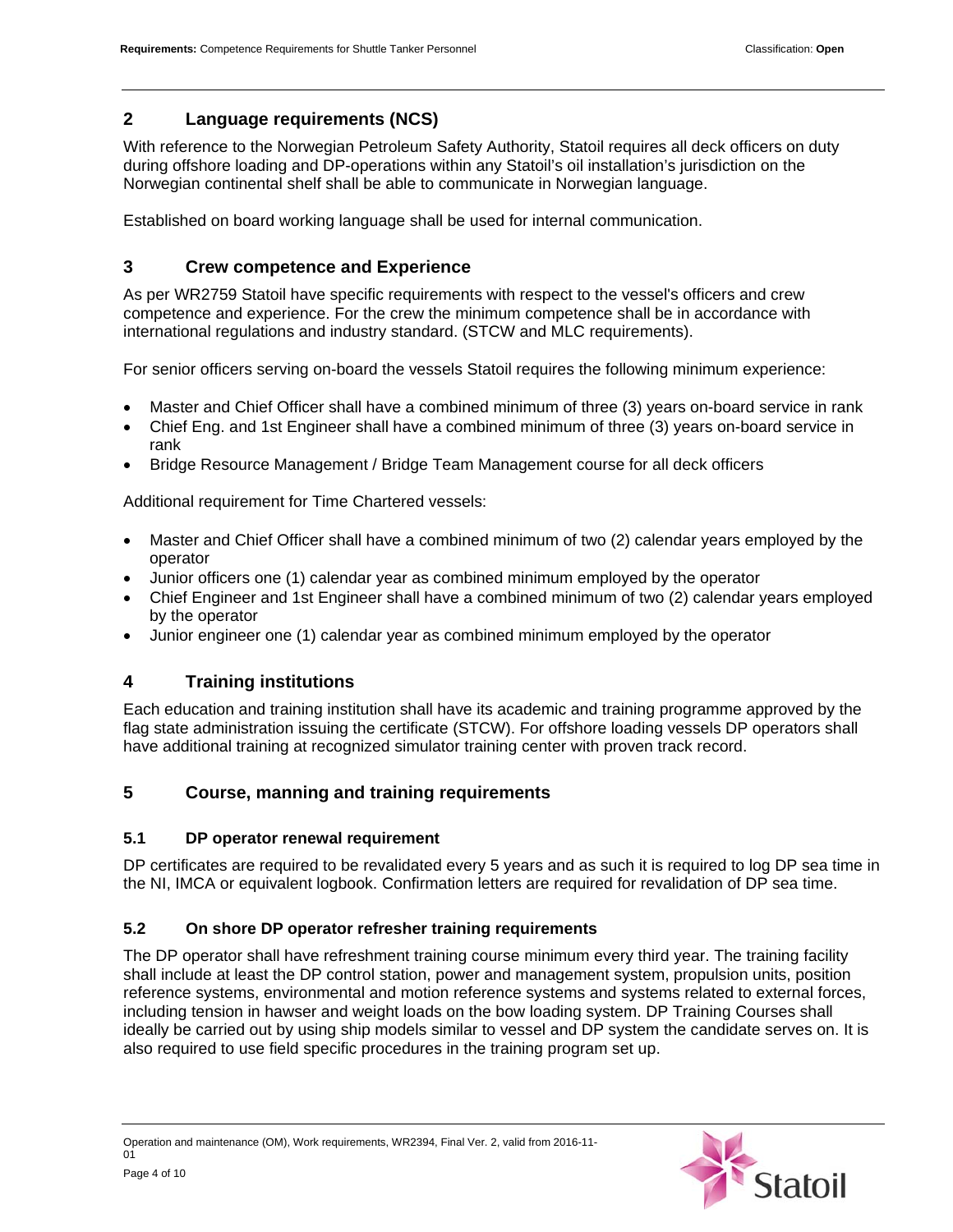#### **5.3 Engine room manning**

The engine room shall be manned as per flag state requirements. However, from arrival 10nmz, during offshore loading and until departure 10nmz, the minimum manning in the engine room shall be one engineer and one rating.

## **5.4 General requirements for bridge manning during DP-operations**

In addition to the Master, a minimum of two senior DP-operators (DPOs) on board shall hold a valid DP certificate applicable for the vessel type.

The following certificates are accepted:

- a) For DP-Class II vessels the unlimited DP-certificate applies.
- b) Shuttle Tanker DP certificate (DP-Class II)

Statoil accepts DP certificate issued by Nautical Institute or DNV GL.

Statoil's competence requirements for DP-operators (DPO):

a) Deck Officers

Chief Officer, Chief Officer Jr. or 1st. Officer (with min. deck officer Class 2 certificate) shall hold the appropriate DP certificate. Additionally, senior DP operators shall be evaluated by the Master to perform independent DP-watch duties.

For all DP-watch keeping personnel, the certified Senior DPOs are standing the DP-watches assisted by the Junior DPOs also performing cargo/loading duties. Senior and Junior DPOs should alternate watches as appropriate. When not directly performing the DP watch, the Senior DPO will remain immediately available on the bridge.

The Master shall normally not be part of the ordinary DP-watch scheme, but be present and available on the bridge at his discretion. However, the Master is responsible to ensure that he maintains sufficient practice in accordance with DPO-competence requirement.

## **5.5 On-board Training**

Statoil requires that all shuttle tankers shall be provided with an on board simulator training program. The DP-operators shall comply with training scheme as described in the training program reflecting current trade pattern and field realistic conditions.

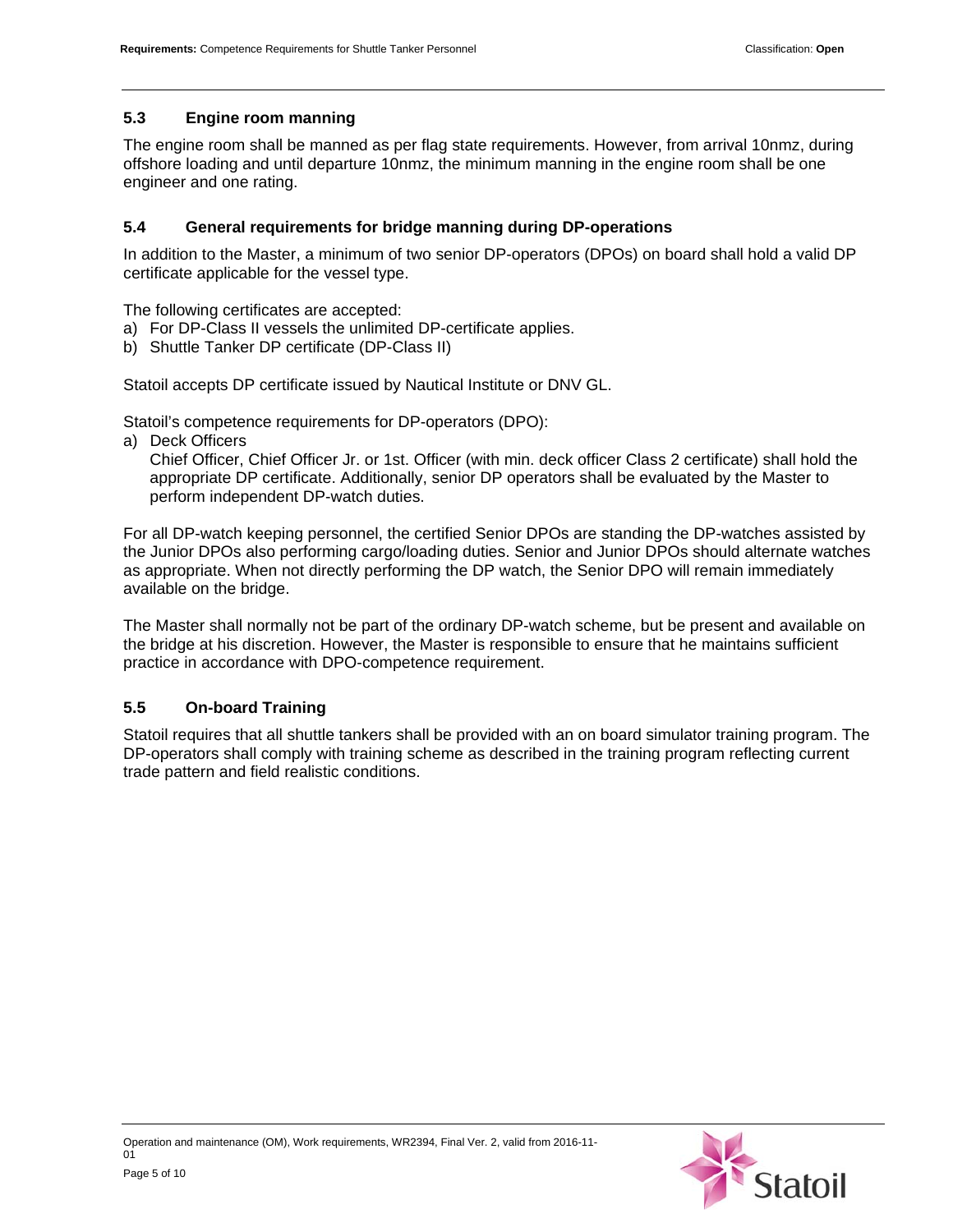# **5.6 Training and Course requirements**

г

|                                                                                                                                                                                                                                                                                      |                                                                                                                                                                  | <b>Master</b>                 | Senior<br>DPO1                | Senior<br>DPO2                | Junior<br>DPO1                | Junior<br>DPO <sub>2</sub>    | Engineer<br>Chief | 1st<br>Engineer                                                                     | Electrician |
|--------------------------------------------------------------------------------------------------------------------------------------------------------------------------------------------------------------------------------------------------------------------------------------|------------------------------------------------------------------------------------------------------------------------------------------------------------------|-------------------------------|-------------------------------|-------------------------------|-------------------------------|-------------------------------|-------------------|-------------------------------------------------------------------------------------|-------------|
| <b>DP Basic 1 (Induction)</b><br><b>DP Advanced 1 (Simulator)</b><br><b>Bridge Resource Management</b><br><b>Offshore Loading Basic 2</b><br><b>Offshore Loading Advanced 2</b><br>Date of Last DP Training or<br><b>Refresher Course</b><br><b>DNV GL DP certificate / Nautical</b> |                                                                                                                                                                  | Υ<br>Y<br>Υ<br>Y<br>Υ<br>$3Y$ | Υ<br>Y<br>Υ<br>Y<br>Υ<br>$3Y$ | Υ<br>Y<br>Y<br>Y<br>Y<br>$3Y$ | Υ<br>Y<br>Y<br>Y<br>Υ<br>$3Y$ | Υ<br>Y<br>Υ<br>N<br>N<br>$3Y$ |                   |                                                                                     |             |
| <b>Institute DP certificate</b><br><b>On-board DP simulator training</b>                                                                                                                                                                                                             |                                                                                                                                                                  | Y<br>Υ                        | Υ<br>Υ                        | Y<br>Υ                        | N<br>Υ                        | N<br>Y                        |                   |                                                                                     |             |
| <b>Operating Courses for</b><br>relevant Position<br><b>Reference Systems</b><br>installed on board                                                                                                                                                                                  | PRS <sub>1</sub><br>PRS <sub>2</sub><br>PRS <sub>3</sub><br>PRS <sub>4</sub><br>PRS <sub>5</sub><br><b>PMS</b> data<br>recorder                                  | Y<br>Y<br>Y<br>Y<br>Y<br>Y    | Y<br>Y<br>Y<br>Υ<br>Y<br>Υ    | Ý<br>Y<br>Y<br>Y<br>Y<br>Υ    | N<br>N<br>N<br>N<br>N<br>N    | N<br>N<br>N<br>N<br>N<br>N    |                   |                                                                                     |             |
| DP, PRS, PMS and<br><b>Telemetry</b><br><b>Maintenance Courses</b>                                                                                                                                                                                                                   | PRS <sub>1</sub><br>PRS <sub>2</sub><br>PRS <sub>3</sub><br>PRS <sub>4</sub><br>PRS <sub>5</sub><br><b>DP</b><br><b>PMS</b> data<br>recorder<br><b>Telemetry</b> |                               |                               |                               |                               |                               |                   | One(1) Technical<br><b>Officer on board</b><br>trained for each<br>installed system |             |
| <b>OLS CD</b><br><b>BLS Course</b><br><b>VOC Operation Course</b><br><b>Tank Inspection</b><br><b>Course</b><br><b>High Voltage</b><br><b>Crane Operator Course</b>                                                                                                                  |                                                                                                                                                                  | Y<br>Y                        | Υ<br>Y                        | Y<br>Y                        | Y                             | Ý                             | Y                 | Y                                                                                   |             |

**See also notes below** 

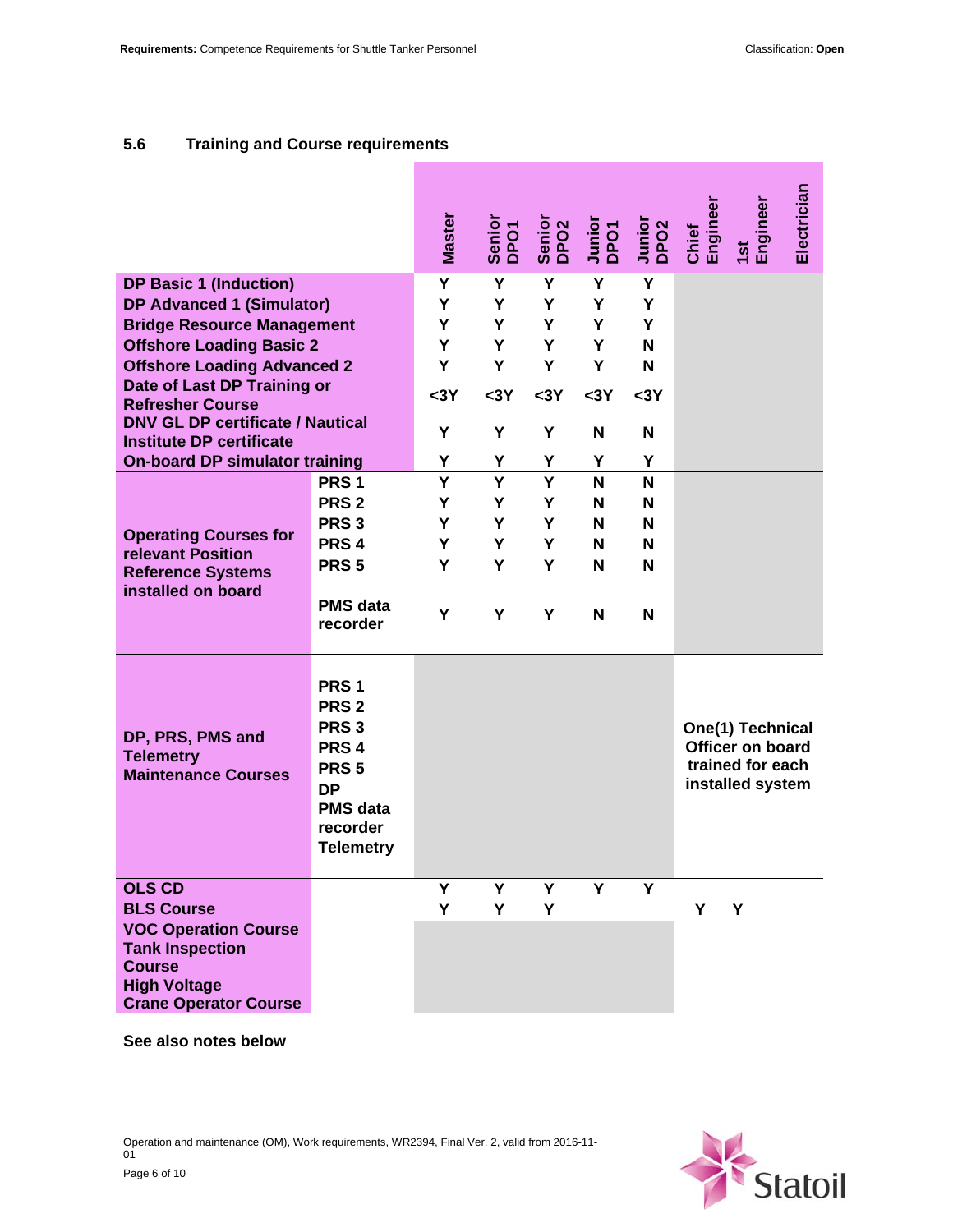#### **Notes:**

- Jr. DPOs are granted six (6) months grace after joining vessel (DP Basic 1)
- Technical Officer is granted six (6) months grace after joining vessel (Maintenance Courses)
- High Voltage Course is granted six (6) months grace after joining vessel (HV >1000V)
- Tank Inspection Course compulsory to deck officers who perform tank and structural inspections
- VOC Operation Course compulsory to all crew in charge of the operation of the VOC plant
- Crane Operator Training compulsory to all crew members who perform crane operations
- Ship Operators must ensure that loading systems the vessel is designed for are included in the training course syllabus
- DP operator certificate issued by an approved body ref.5.4
- Minimum 12 hours on board DP simulator training annually.
- Relevant position reference systems
	- 1. Artemis
		- 2. DGPS / DARPS
		- 3. HIPAP / HPR / HAIN
		- 4. Radius

#### **5.7 Master's offshore loading qualification requirements**

These requirements apply to Masters without previous shuttle tanker experience, deck officers being promoted to Master and Masters calling at a new type of loading installation, FPSO/FSU (tandem), OLS, FSL, SAL or Cylindrical FPSO for the first time:

- Deck officers being promoted to Master, shall conduct at least six (6) offshore loading operations trained/supervised by a qualified Master before operating the vessel without supervision
- A Master without previous shuttle tanker experience shall sail as trainee until he qualifies the requirements given in this document for DP 2 classed vessels before taking command. For this category of Masters, the requirement for six (6) independent loading operations can be included at the end of the trainee period.
- Qualified Masters calling at FPSO/FSU (tandem), OLS, FSL, SAL or Cylindrical FPSO's for the first time shall be trained/supervised by a Master with required experience during the two (2) first loading operations.
- Training record and logs for loading qualification requirements shall be available on board

#### **5.8 Offshore loading refresher training requirements**

Masters without operational experience at any category of installation during time frames indicated below shall at the first loading operation after said period, be accompanied by a qualified Master with relevant experience from the loading operation in question.

Note:

One operation means a full round trip from entering the 10 NMZ, approaching the installation, connecting, and loading, disconnecting, departing and passing the 10 NMZ outbound. A part loading involving disconnection and reconnection will be accepted as two (2) loading operation.

For the purpose of training and familiarization a DP-operation with the vessel connected/moored to the relevant loading installation/buoy will be accepted as a compensation for a loading operation.

Operation and maintenance (OM), Work requirements, WR2394, Final Ver. 2, valid from 2016-11-  $01$ Page 7 of 10

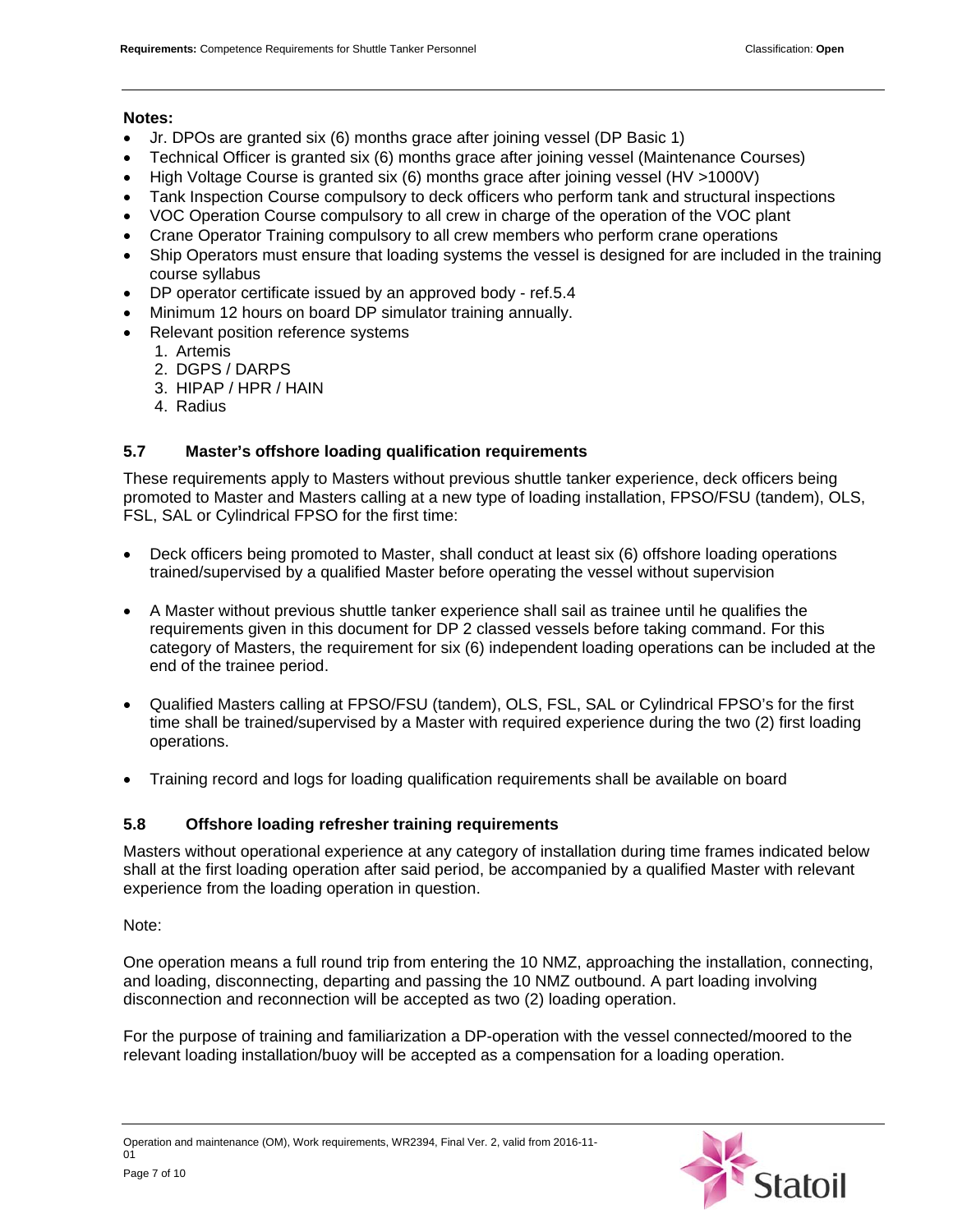

# **5.9 Minimum Required Experience for Senior DP Personnel**

General professional experience is based on calendar. Facility specific required experience is based on required numbers of exports.

|                                                                                                                      |                        | <b>Master</b>  | <b>Chief Officer</b><br>Senior DPO1 | Senior DPO2<br>Chief Officer | since last export at<br>facility type<br>Master months |
|----------------------------------------------------------------------------------------------------------------------|------------------------|----------------|-------------------------------------|------------------------------|--------------------------------------------------------|
| <b>General Professional Experience</b>                                                                               |                        |                |                                     |                              |                                                        |
| <b>Master and Senior DPO1 Chief Officer</b><br>shall have a combined minimum of 3<br>years on board service in rank. |                        |                | Υ                                   | N                            | <b>See</b><br>flow<br>chart                            |
| <b>Facility Specific Required Experience</b>                                                                         |                        |                |                                     |                              |                                                        |
|                                                                                                                      | <b>OLS</b>             | $\mathbf{2}$   |                                     |                              |                                                        |
|                                                                                                                      | F(P)SO (Tandem)        | $\mathbf{2}$   |                                     |                              |                                                        |
|                                                                                                                      | Cylindrical*<br>F(P)SO | $\mathbf{2}$   | $\star$                             | $\star$                      |                                                        |
|                                                                                                                      | FSL**                  | $\mathbf{2}$   | **                                  | **                           |                                                        |
|                                                                                                                      | <b>SAL***</b>          | $\overline{2}$ | ***                                 | ***                          |                                                        |
| Number of DP exports performed at<br>heading controlled F(P)SOs                                                      |                        | $\mathbf{2}$   |                                     |                              |                                                        |
| Number of DP exports performed at<br>passive weathervaning F(P)SOs                                                   |                        | $\mathbf{2}$   |                                     |                              |                                                        |

Operation and maintenance (OM), Work requirements, WR2394, Final Ver. 2, valid from 2016-11-  $01$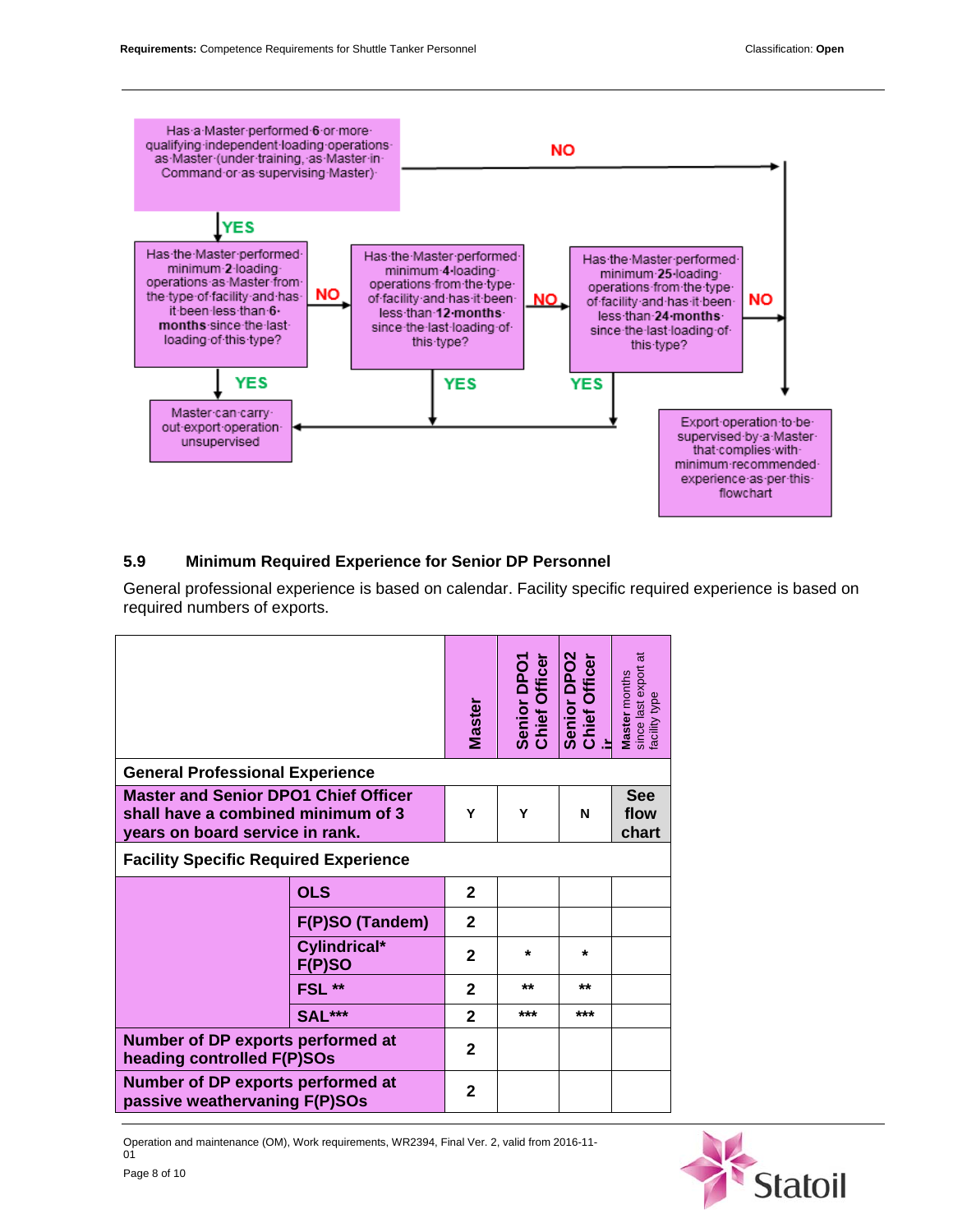Note:

- \* Vessels loading at Goliat must comply with ENI requirements
- \*\* Vessels loading at Draugen must comply with Shell requirements
- Vessels loading at SAL system must comply with relevant companies' requirements

#### **5.10 Requirement for proficiency in BLS area during connection and disconnection**

The Deck officer in charge of connection and disconnection at offshore loading facilities shall have undergone BLS course provided by the maker and have relevant experience and good knowledge of the bow loading equipment. Additionally, before being in charge of the operation the officer shall be supervised by a senior deck officer in order to comply with minimum experience as shown below.

| <b>Minimum Facility Specific Required Experience</b>   |                                  |  |  |
|--------------------------------------------------------|----------------------------------|--|--|
| <b>Number of</b><br>supervised                         | <b>OLS</b>                       |  |  |
|                                                        | F(P)SO (Tandem)                  |  |  |
| connections and<br>disconnections<br>performed at each | <b>Cylindrical</b><br>$F(P)SO^*$ |  |  |
| type of single point                                   | FSL <sup>**</sup>                |  |  |
| offshore installation                                  | $SAI***$                         |  |  |

Note:

\* Vessels loading at Goliat

\*\* Vessels loading at Draugen

Vessels loading at SAL systems

## **6 Hours of rest for watch personnel**

Shuttle tankers shall be manned in order to perform all specified services as stated in the charter party or in contracts of agreement. The Master shall ensure that all personnel comply with current STCW and MLC regulations at all times. Requirement for rest hours shall be taken into account in preplanning of offshore loading activities.

## **7 Additional information**

# ARTEMIS | Position Reference System for DP BRM | Bridge Resource Management DARPS | Diffstar Absolute Relative Positioning System DGPS | Differential Global Positioning System. DP | Dynamic Positioning System DP CAP | Dynamic Positioning Competence Assurance and Practice DPO | Dynamic Position Operator FPSO | Floating Production Storage Offloading FSL | Framo Submerged Loading (FSL) FSU | Floating Storage Unit HiPAP | High Precision Acoustic Positioning System HPR | Hydro Acoustic Positioning system HV | High Voltage

Operation and maintenance (OM), Work requirements, WR2394, Final Ver. 2, valid from 2016-11-

## **7.1 Definitions and abbreviations**



 $01$